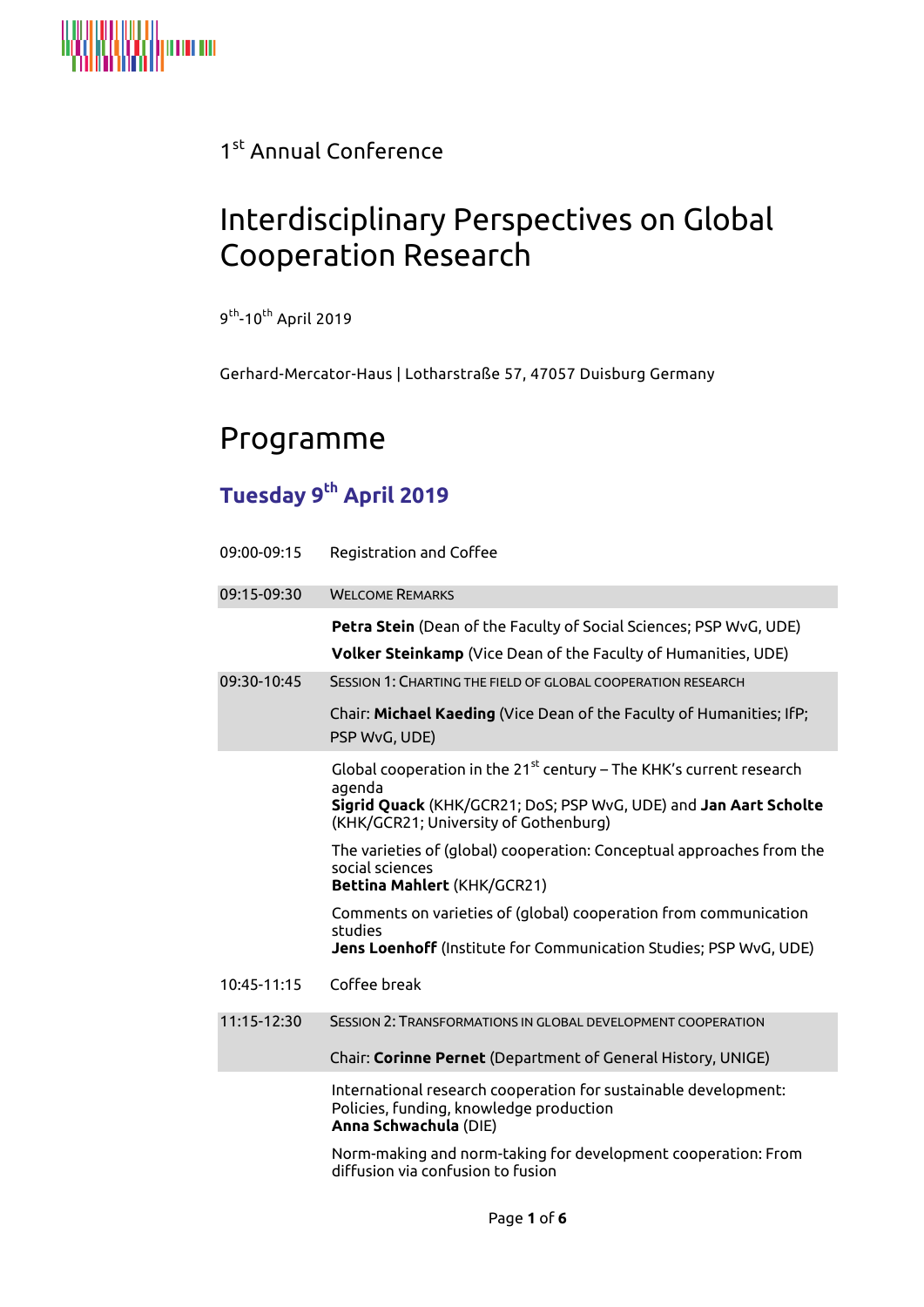

|             | Paulo Esteves (BRICS Policy Centre, PUC-Rio) and Stephan Klingebiel<br>(DIE)                                                                                                                                                       |
|-------------|------------------------------------------------------------------------------------------------------------------------------------------------------------------------------------------------------------------------------------|
|             | Global politics of debt: Promotion of entrepreneurship and<br>Indebtedness in Turkey<br>Cagla Diner (KWI)                                                                                                                          |
| 12:30-13:45 | Lunch Break                                                                                                                                                                                                                        |
| 13:45-15:50 | SESSION 3: MULTI-LEVEL LABOUR GOVERNANCE: COOPERATION THROUGH<br><b>TRANSNATIONAL REGULATION</b>                                                                                                                                   |
|             | Chair: Maria Koinova (KHK/GCR21; University of Warwick)                                                                                                                                                                            |
|             | A deep divide or a superficial scratch? The regulation of labour<br>standards via transnational governance arrangements<br>Christian Scheper (INEF, UDE), Cornelia Ulbert (INEF; PSP WvG, UDE)<br>and Johannes Norpoth (INEF, UDE) |
|             | Migration governance in the field of high skilled migration<br>Anja Weiß (DoS and InZentIM; PSP WvG, UDE)                                                                                                                          |
|             | The social (dis) order of cross-border labour: A market sociological<br>perspective on migration in the Asian Pacific<br>Karen Shire (DoS and IN-EAST; PSP WvG, UDE)                                                               |
|             | Employee representation in multinational companies: New pathways<br>for transnational cooperation<br>Thomas Haipeter (IAQ; PSP WvG, UDE) and Sophie Rosenbohm (IAQ,<br>UDE)                                                        |
|             | When alleged norm beneficiaries gainsay their protectors: Challenges<br>to the global ban on child labour by working children and youth<br>Carmen Wunderlich (IfP, UDE)                                                            |
| 15:50-16:20 | Coffee Break                                                                                                                                                                                                                       |
| 16:20-18:00 | <b>PARALLEL SESSION 4: AUTHORITY CONTESTATION</b>                                                                                                                                                                                  |
|             |                                                                                                                                                                                                                                    |

SESSION 4A: OVERLAPPING AUTHORITY IN TRANS-SCALAR REGIME COMPLEXITY: CASES FROM AFRICA

Chair: **Mirjam Künkler** (SCAS)

Overlapping regionalism and peace-building in Africa **Christof Hartmann** (IfP; PSP WvG, UDE)

When is more more? The effects of norm collisions and institutional competition on democracy protection in Africa **Theresa Reinold** (IfP; PSP WvG, UDE)

Global Cooperation against transnational organized crime in Africa? UN missions, inter-scalar games, and the criminalization of African armed conflicts

**Adam Sandor** (KHK/GCR21; University of Quebec)

The Gandhian Moment. Globalising anti-colonialism from South Africa **Christoph Marx** (Institute of History, UDE)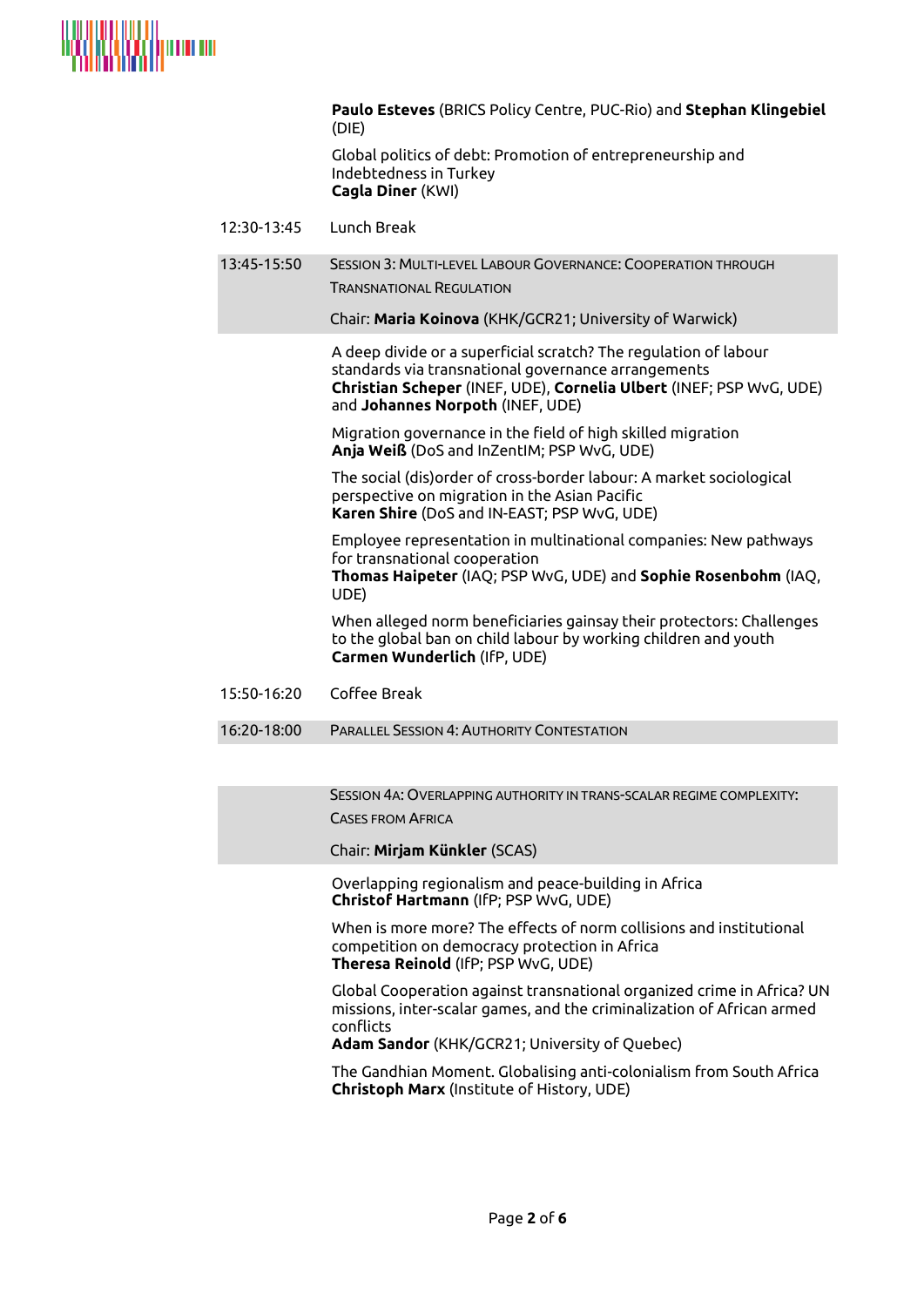

SESSION 4B: CONTESTING GLOBAL NORMS, POLITICAL EQUALITY AND PUBLIC DISCOURSE

Chair: **Peter Drahos** (EUI)

From the global to the everyday: How right-wing populism makes antiglobalization appealing

**Katja Freistein** and **Christine Unrau** (KHK/GCR21)

The formation of the international fact-checking network **Lucas Graves** (Reuters Institute, University of Oxford) and **Laurens Lauer** (DoS, UDE)

Beyond the crisis of cosmopolitanism: Reconceiving transnational democracy in the 21st century **Andreas Niederberger** (Institute of Philosophy and InZentIM; PSP WvG, UDE)

Political equality without social equality? Socio-economic imbalance of low voter turnout in the European elections 2014 and 2019 **Michael Kaeding** (IfP; PSP WvG, UDE) and **Stefan Haußner** (IfP, UDE)

18:30 Dinner

#### **Wednesday 10th April 2019**

| 09:30-11:10 | SESSION 5: GLOBAL GOVERNANCE OF ENVIRONMENT AND CLIMATE                                                                                                                                                                                              |
|-------------|------------------------------------------------------------------------------------------------------------------------------------------------------------------------------------------------------------------------------------------------------|
|             | Chair: Dirk Messner (KHK/GCR21, UNU-EHS)                                                                                                                                                                                                             |
|             | A theory of planetary politics<br>Franz Mauelshagen (KHK/GCR21)                                                                                                                                                                                      |
|             | What the IPCC Fifth Assessment Report has to say about loss and<br>damage from climate change<br>Kees van der Geest (UNU-EHS)                                                                                                                        |
|             | The Implementation of International Agreements:<br>When Do Treaties Matter for Domestic Environmental Legislation?<br>Dominique Blümer (ETH Zurich), Jean-Frédéric Morin (Université<br>Laval) and Clara Brandi (DIE)                                |
|             | Innovative state-led approaches on the migration – climate nexus<br>Robert Oakes (UNU-EHS)                                                                                                                                                           |
| 11:10-11:40 | Coffee break                                                                                                                                                                                                                                         |
| 11:40-13:45 | SESSION 6: GLOBAL COOPERATION IN THE DEVELOPMENT AND DIFFUSION OF URBAN<br><b>MODELS AND POLICIES</b><br>Chair: Manjiao Chi (UIBE)                                                                                                                   |
|             | International networks and the diffusion of the "Garden City" script in<br>the early 20 <sup>th</sup> century<br>Jens Martin Gurr (Department of Anglophone Studies, PSP Urbane<br>Suctame LIDE) and <b>Parhara Buchenau</b> (Department of American |

Systeme, UDE) and **Barbara Buchenau** (Department of American Studies; PSP WvG, UDE) Edinburgh as the Athens of the North: Architecture, narratives and

national identity and international networks of Neo-Classicism **Christoph Heyl** (Department of Anglophone Studies, UDE)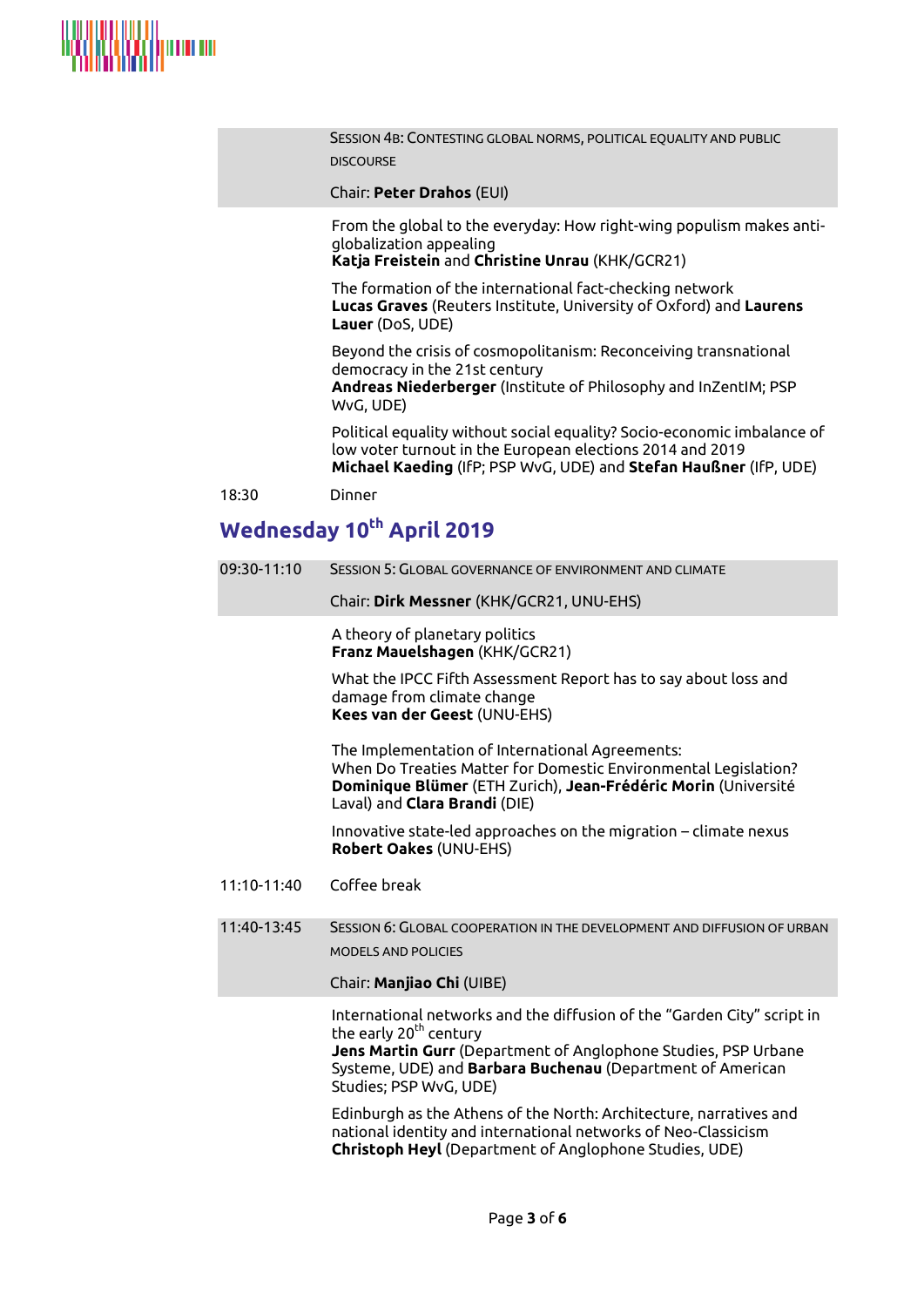

India's urban future: Transfer of urban models for a sustainable city development?

**Katharina Borgmann** (IN-EAST, UDE)

On the role of transnational institutional learning for the rise of Shenzhen as an economic centre **Markus Taube** (IN-EAST; PSP WvG, UDE)

Who rules the smart city? Global data governance and the exercise of power in Toronto's Quayside project (paper co-authored by Zachary Spicer-University of Toronto) **Blayne Haggart** (KHK/GCR21; Brock University)

- 13:45-14:30 Lunch Break
- 14:30-15:45 SESSION 7: CHALLENGED DEMOCRATIC GOVERNANCE AND ITS PROSPECT IN THE 21ST CENTURY

Chair: **Siddharth Mallavarapu** (Department of International Relations and Governance Studies, SoHSS, SNU)

A legitimacy crisis of transnational expertise: An obstacle for global cooperation?

**Sebastian Büttner** (DoS, UDE)

"You must look at it as a bad man": On the transnational law of tax avoidance

#### **Philip Liste** (KHK/GCR21)

The dusk of Western democracy promotion as we know it: On democratic recession and its bed fellows **Felix S. Bethke** (PRIF), **Tobias Debiel** (KHK/GCR21 and INEF, IfP; PSP

WvG, UDE), **Annika Elena Poppe** (PRIF), **Jan Schablitzki** (INEF, UDE) and **Jonas Wolff** (PRIF)

- 15:45-16:30 Concluding remarks
- 16:30-18:00 Goodbye reception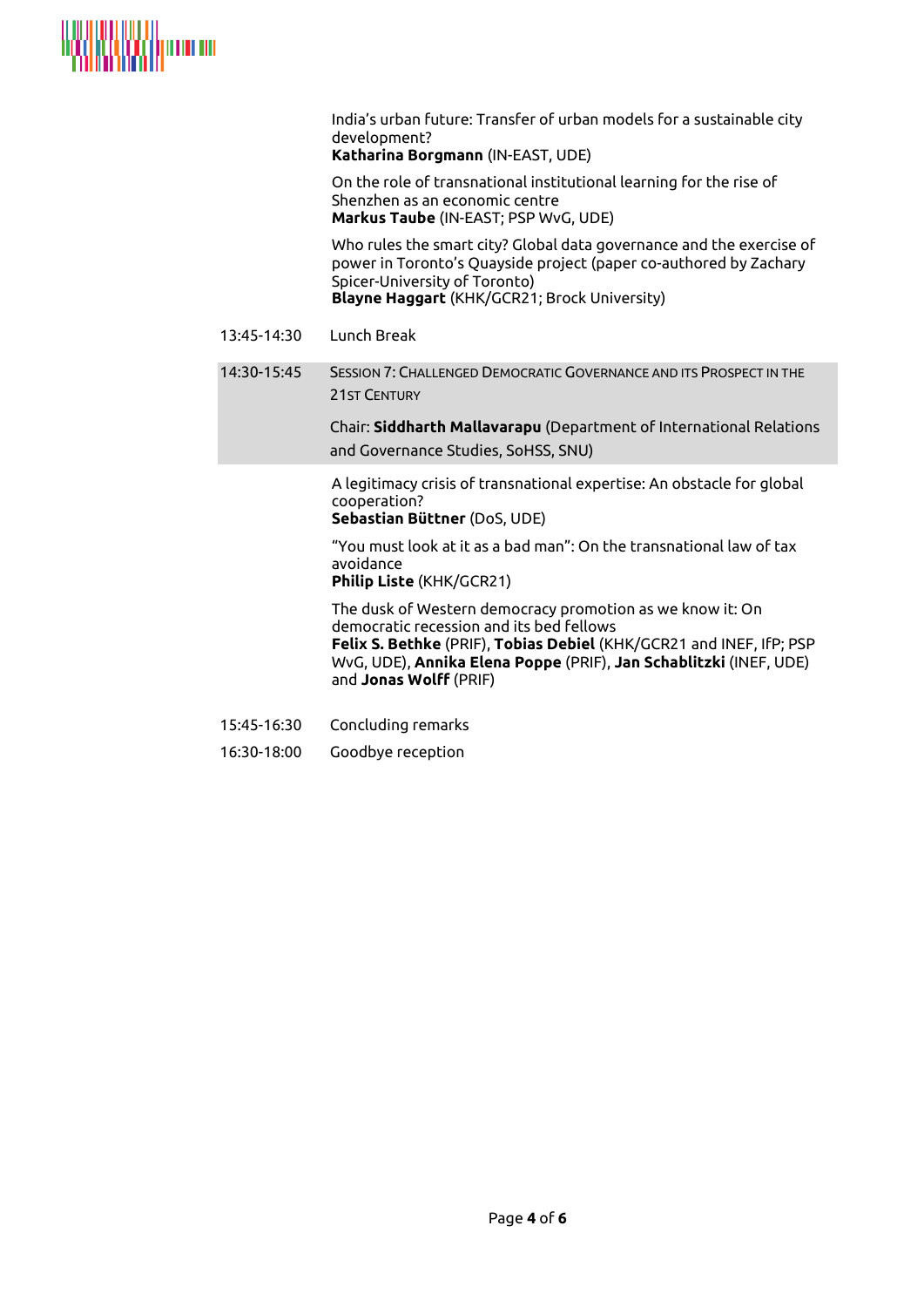

## **List of Abbreviations**

| <b>DIE</b>                   | Deutsches Institut für Entwicklungspolitik / German Development<br>Institute                     |
|------------------------------|--------------------------------------------------------------------------------------------------|
| <b>DoS</b>                   | Department of Sociology                                                                          |
| ETH Zurich                   | Eidgenössische Technische Hochschule Zürich (Swiss Federal Institute of<br>Technology in Zurich) |
| EUI                          | European University Institute                                                                    |
| IAQ                          | Institute for Work, Skills and Training                                                          |
| IfP                          | Institute of Political Science                                                                   |
| <b>IN-EAST</b>               | Institute of East Asian Studies                                                                  |
| <b>INEF</b>                  | Institute for Development and Peace                                                              |
| InZentIM                     | Interdisciplinary Centre for Integration and Migration Research                                  |
| KHK/GCR21                    | Käte Hamburger Kolleg / Centre for Global Cooperation Research                                   |
| KWI                          | Institute for Advanced Study in the Humanities in Essen                                          |
| <b>PRIF</b>                  | Peace Research Institute Frankfurt                                                               |
| <b>PSP Urbane</b><br>Systeme | Main Research Area 'Urban Systems'                                                               |
| <b>PSP WvG</b>               | Main Research Area 'Transformation of Contemporary Societies'                                    |
| <b>PUC-Rio</b>               | Pontifical Catholic University of Rio de Janeiro                                                 |
| <b>SCAS</b>                  | Swedish Collegium for Advanced Study                                                             |
| SoHSS, SNU                   | School of Humanities and Social Sciences, Shiv Nadar University                                  |
| <b>UDE</b>                   | University of Duisburg-Essen                                                                     |
| <b>UIBE</b>                  | University of International Business and Economics                                               |
| <b>UNIGE</b>                 | University of Geneva                                                                             |
| UNU-EHS                      | Institute for Environment and Human Security of United Nations<br>University                     |